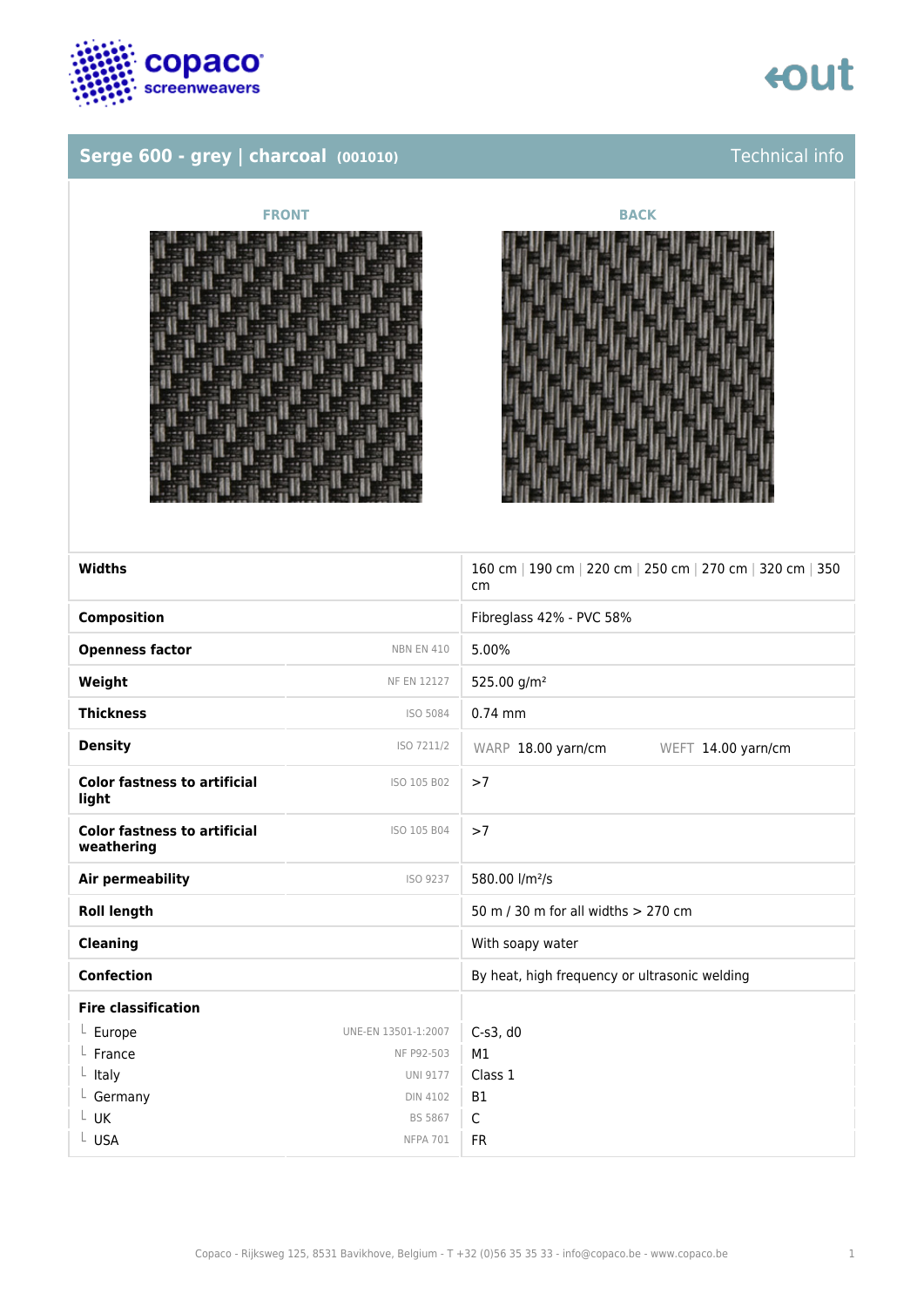

### Serge 600 - grey | charcoal (001010)<br>
Technical info

| Tear strength                                          | ISO 4674-1 methode 2 |                     |                     |  |
|--------------------------------------------------------|----------------------|---------------------|---------------------|--|
| $L$ Original                                           |                      | WARP 8.50 daN       | WEFT $7.50$ daN     |  |
| L After climatic chamber -30°C                         |                      | WARP 7.80 daN       | WEFT $7.50$ daN     |  |
| $\perp$ After climatic chamber +70°C                   |                      | WARP 8.20 daN       | WEFT 7.20 daN       |  |
| <b>Elongation up to break</b>                          | ISO 1421             |                     |                     |  |
| $L$ Original                                           |                      | <b>WARP 3.10 %</b>  | WEFT 2.75 %         |  |
| $L$ After color fastness to artificial light           |                      | <b>WARP 4.00 %</b>  | <b>WEFT 2.90 %</b>  |  |
| $\perp$ After colour fastness to artificial weathering |                      | WARP 3.50 %         | <b>WEFT 2.80 %</b>  |  |
| L After climatic chamber -30°C                         |                      | <b>WARP 3.00 %</b>  | WEFT 2.50 %         |  |
| $\perp$ After climatic chamber +70°C                   |                      | <b>WARP 2.85 %</b>  | <b>WEFT 2.50 %</b>  |  |
| <b>Breaking strength</b>                               | ISO 1421             |                     |                     |  |
| $L$ Original                                           |                      | WARP 260.00 daN/5cm | WEFT 225.00 daN/5cm |  |
| $L$ After color fastness to artificial light           |                      | WARP 240.00 daN/5cm | WEFT 220.00 daN/5cm |  |
| $\perp$ After colour fastness to artificial weathering |                      | WARP 240.00 daN/5cm | WEFT 225.00 daN/5cm |  |
| L After climatic chamber -30°C                         |                      | WARP 225.00 daN/5cm | WEFT 200.00 daN/5cm |  |
| $\perp$ After climatic chamber +70°C                   |                      | WARP 180.00 daN/5cm | WEFT 185.00 daN/5cm |  |
|                                                        |                      |                     |                     |  |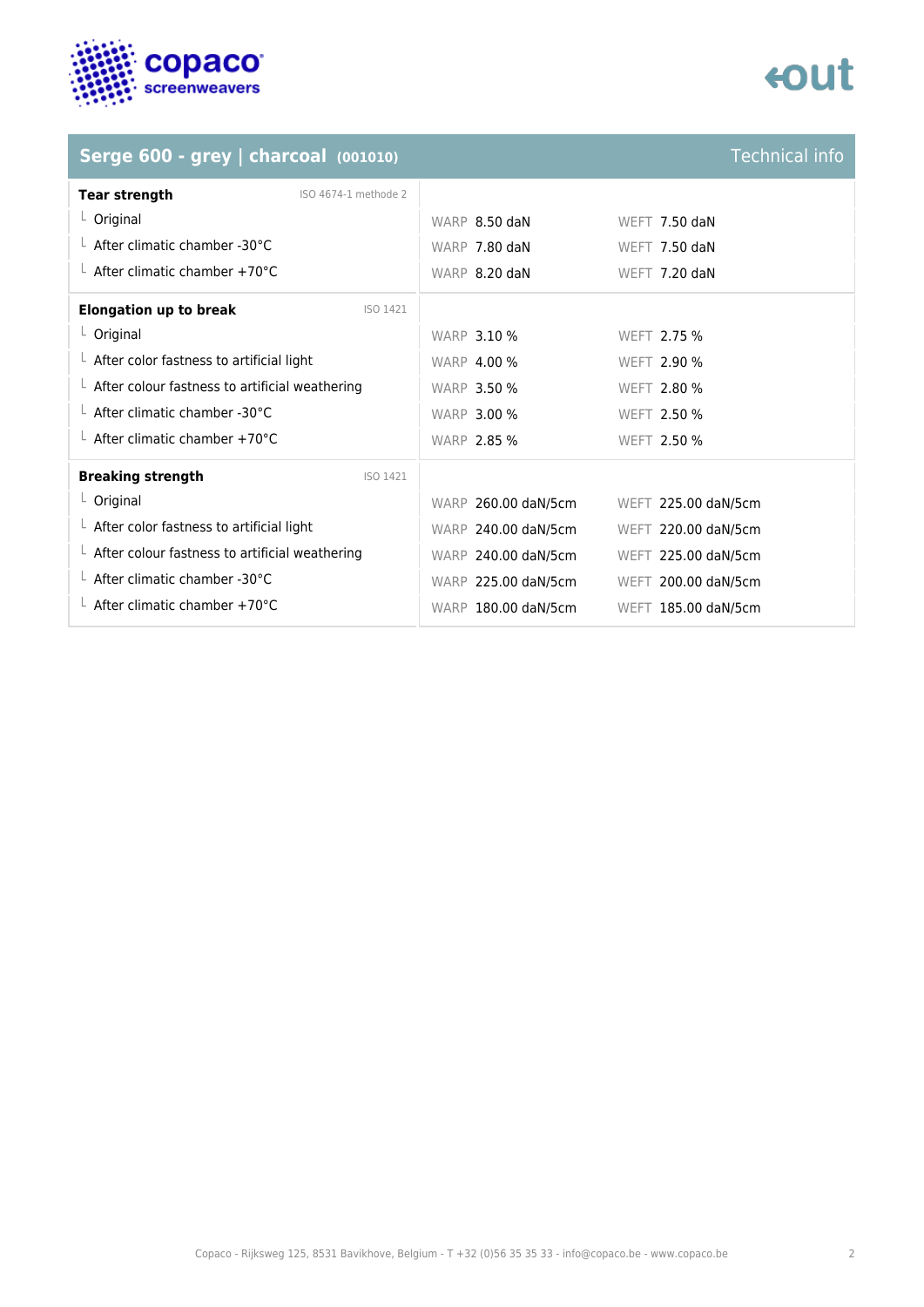

### **Front - Interior** Serge 600 - grey | charcoal (001010)

|  | <b>Visual properties</b> |
|--|--------------------------|
|  |                          |

| Tv = Visual light transmittance | 3.60% |
|---------------------------------|-------|
| $Tuv = UV$ transmittance        | 3.40% |

**As = Solar absorptance** 86.50%

**Rs = Solar reflectance** 9.90%

| Solar energetic properties |  |
|----------------------------|--|
| As = Solar absorptance     |  |
| $Rs = Solar$ reflectance   |  |
|                            |  |

**Ts = Solar transmittance** 3.60%

| Fabric + glazing: G-factor |      |      |      |           |  |
|----------------------------|------|------|------|-----------|--|
|                            | G    | Te   | Qi   | <b>SC</b> |  |
| <b>Glazing A</b>           | 0.66 | 0.03 | 0.63 | 0.78      |  |
| <b>Glazing B</b>           | 0.64 | 0.03 | 0.62 | 0.85      |  |
| <b>Glazing C</b>           | 0.54 | 0.02 | 0.52 | 0.91      |  |
| <b>Glazing D</b>           | 0.30 | 0.01 | 0.29 | 0.94      |  |

G = Total solar energy transmittance / Te = Direct solar transmittance / Qi = Secondary heat transfer factor / SC = Shading coefficient

| <b>Visual comfort</b>           |         |                  |  |
|---------------------------------|---------|------------------|--|
| Normal solar transmittance      | Class 4 | Very good effect |  |
| Glare control                   | Class 3 | Good effect      |  |
| <b>Privacy night</b>            | Class 2 | Moderate effect  |  |
| Visual contact with the outside | Class 2 | Moderate effect  |  |
| <b>Daylight utilisation</b>     | Class 1 | Little effect    |  |

| Thermal comfort G-factor = Total solar energy transmittance |                  |                  |                  |  |
|-------------------------------------------------------------|------------------|------------------|------------------|--|
| <b>Glazing A</b>                                            | <b>Glazing B</b> | <b>Glazing C</b> | <b>Glazing D</b> |  |
| Class 0                                                     | Class 0          | Class 0          | Class 2          |  |

| Thermal comfort Qi-factor = Secondary heat transfer factor |                  |                  |                  |  |
|------------------------------------------------------------|------------------|------------------|------------------|--|
| <b>Glazing A</b>                                           | <b>Glazing B</b> | <b>Glazing C</b> | <b>Glazing D</b> |  |
| Class 0                                                    | Class 0          | Class 0          | Class 1          |  |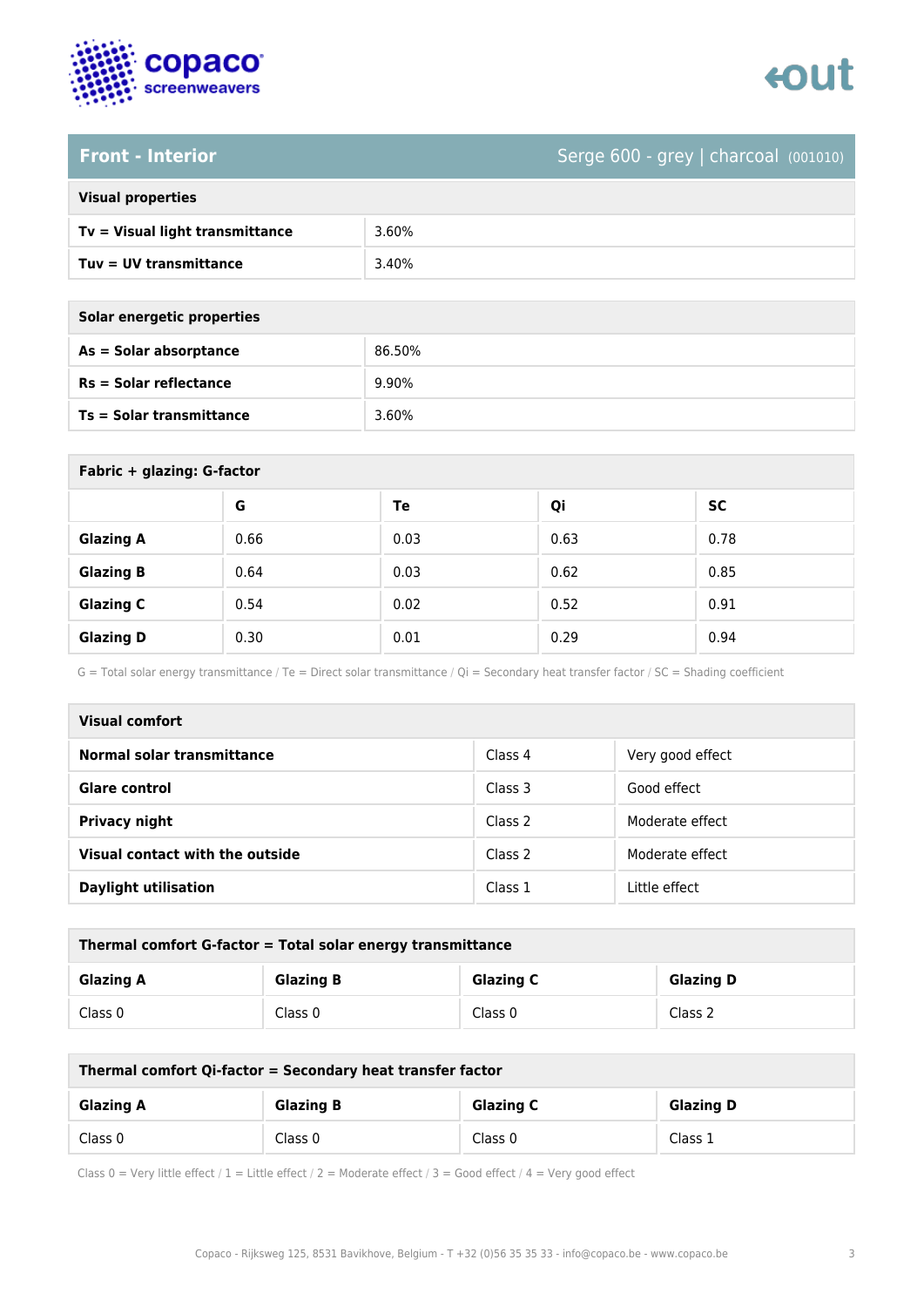

# enut

### **Back - Interior** Serge 600 - grey | charcoal (001010)

| Tv = Visual light transmittance | 3.60% |
|---------------------------------|-------|
| $Tuv = UV$ transmittance        | 3.40% |

**As = Solar absorptance** 83.80%

**Rs = Solar reflectance** 12.60%

| Solar energetic properties |  |
|----------------------------|--|
| As = Solar absorptance     |  |
| $Rs = Solar$ reflectance   |  |
|                            |  |

**Ts = Solar transmittance** 3.60%

| Fabric + glazing: G-factor |      |      |      |      |
|----------------------------|------|------|------|------|
|                            | G    | Te   | Qi   | SC   |
| <b>Glazing A</b>           | 0.64 | 0.03 | 0.61 | 0.76 |
| <b>Glazing B</b>           | 0.63 | 0.03 | 0.61 | 0.83 |
| <b>Glazing C</b>           | 0.53 | 0.02 | 0.51 | 0.89 |
| <b>Glazing D</b>           | 0.30 | 0.01 | 0.29 | 0.93 |

G = Total solar energy transmittance / Te = Direct solar transmittance / Qi = Secondary heat transfer factor / SC = Shading coefficient

| <b>Visual comfort</b>           |         |                  |
|---------------------------------|---------|------------------|
| Normal solar transmittance      | Class 4 | Very good effect |
| <b>Glare control</b>            | Class 3 | Good effect      |
| <b>Privacy night</b>            | Class 2 | Moderate effect  |
| Visual contact with the outside | Class 2 | Moderate effect  |
| <b>Daylight utilisation</b>     | Class 1 | Little effect    |

| Thermal comfort G-factor = Total solar energy transmittance |                  |                  |                  |
|-------------------------------------------------------------|------------------|------------------|------------------|
| <b>Glazing A</b>                                            | <b>Glazing B</b> | <b>Glazing C</b> | <b>Glazing D</b> |
| Class 0                                                     | Class 0          | Class 0          | Class 2          |

| Thermal comfort Qi-factor = Secondary heat transfer factor |                  |                  |                  |
|------------------------------------------------------------|------------------|------------------|------------------|
| <b>Glazing A</b>                                           | <b>Glazing B</b> | <b>Glazing C</b> | <b>Glazing D</b> |
| Class 0                                                    | Class 0          | Class 0          | Class 1          |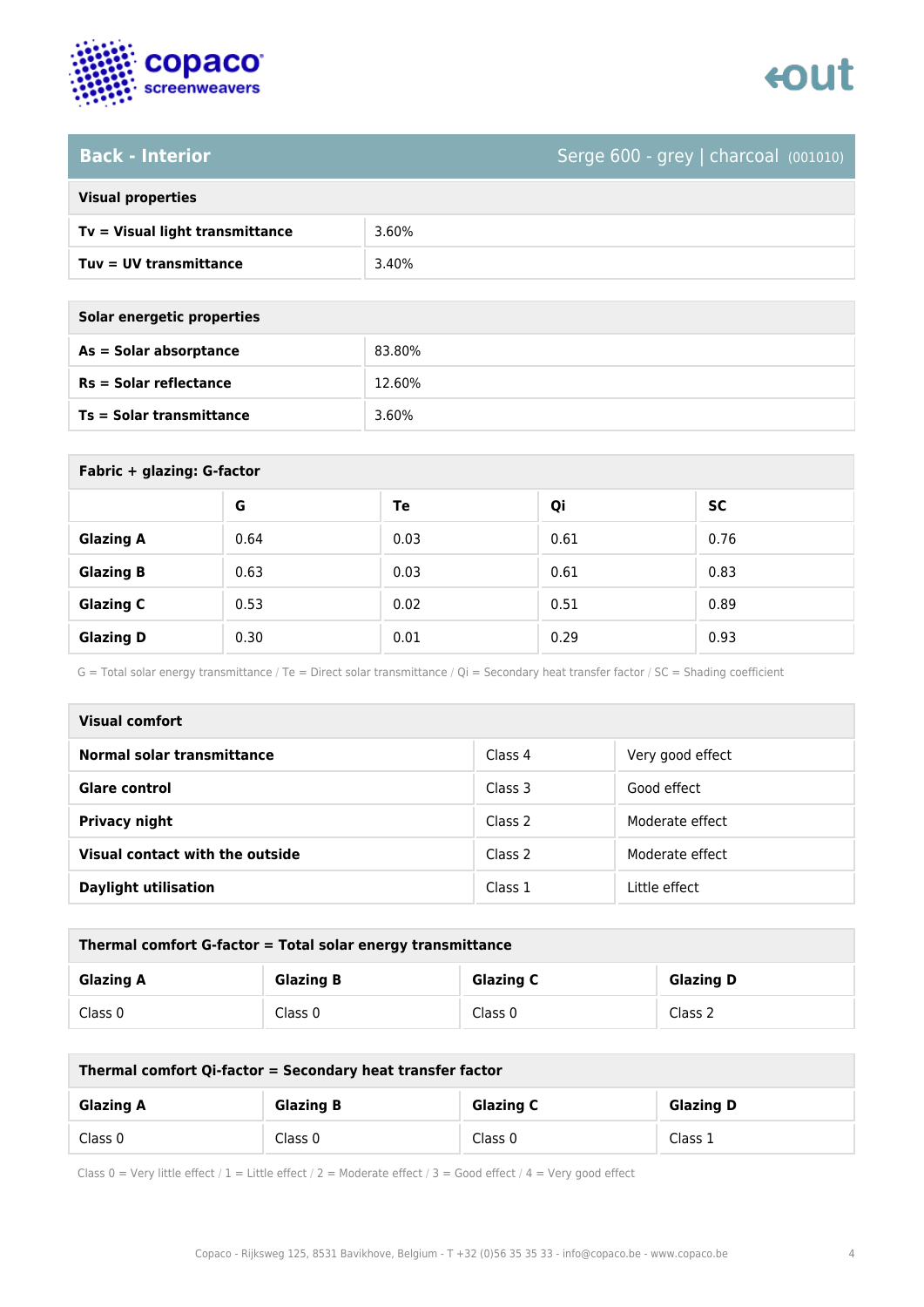

### **Front - Exterior** Serge 600 - grey | charcoal (001010)

| <b>Visual properties</b> |
|--------------------------|
|                          |

| Tv = Visual light transmittance | 3.60% |
|---------------------------------|-------|
| Tuv = UV transmittance          | 3.40% |

**As = Solar absorptance** 86.50%

**Rs = Solar reflectance** 9.90%

| Solar energetic properties |  |
|----------------------------|--|
| As = Solar absorptance     |  |
| $Rs = Solar$ reflectance   |  |
|                            |  |

**Ts = Solar transmittance** 3.60%

| Fabric + glazing: G-factor |      |      |      |      |
|----------------------------|------|------|------|------|
|                            | G    | Te   | Qi   | SC   |
| <b>Glazing A</b>           | 0.22 | 0.03 | 0.19 | 0.25 |
| <b>Glazing B</b>           | 0.16 | 0.03 | 0.14 | 0.22 |
| <b>Glazing C</b>           | 0.10 | 0.02 | 0.08 | 0.17 |
| <b>Glazing D</b>           | 0.09 | 0.01 | 0.08 | 0.27 |

G = Total solar energy transmittance / Te = Direct solar transmittance / Qi = Secondary heat transfer factor / SC = Shading coefficient

| Thermal comfort G-factor = Total solar energy transmittance |                  |                  |                  |
|-------------------------------------------------------------|------------------|------------------|------------------|
| <b>Glazing A</b>                                            | <b>Glazing B</b> | <b>Glazing C</b> | <b>Glazing D</b> |
| Class 2                                                     | Class 2          | Class 3          | Class 4          |

| Thermal comfort Qi-factor = Secondary heat transfer factor |                  |                  |                  |
|------------------------------------------------------------|------------------|------------------|------------------|
| <b>Glazing A</b>                                           | <b>Glazing B</b> | <b>Glazing C</b> | <b>Glazing D</b> |
| Class 2                                                    | Class 2          | Class 3          | Class 3          |